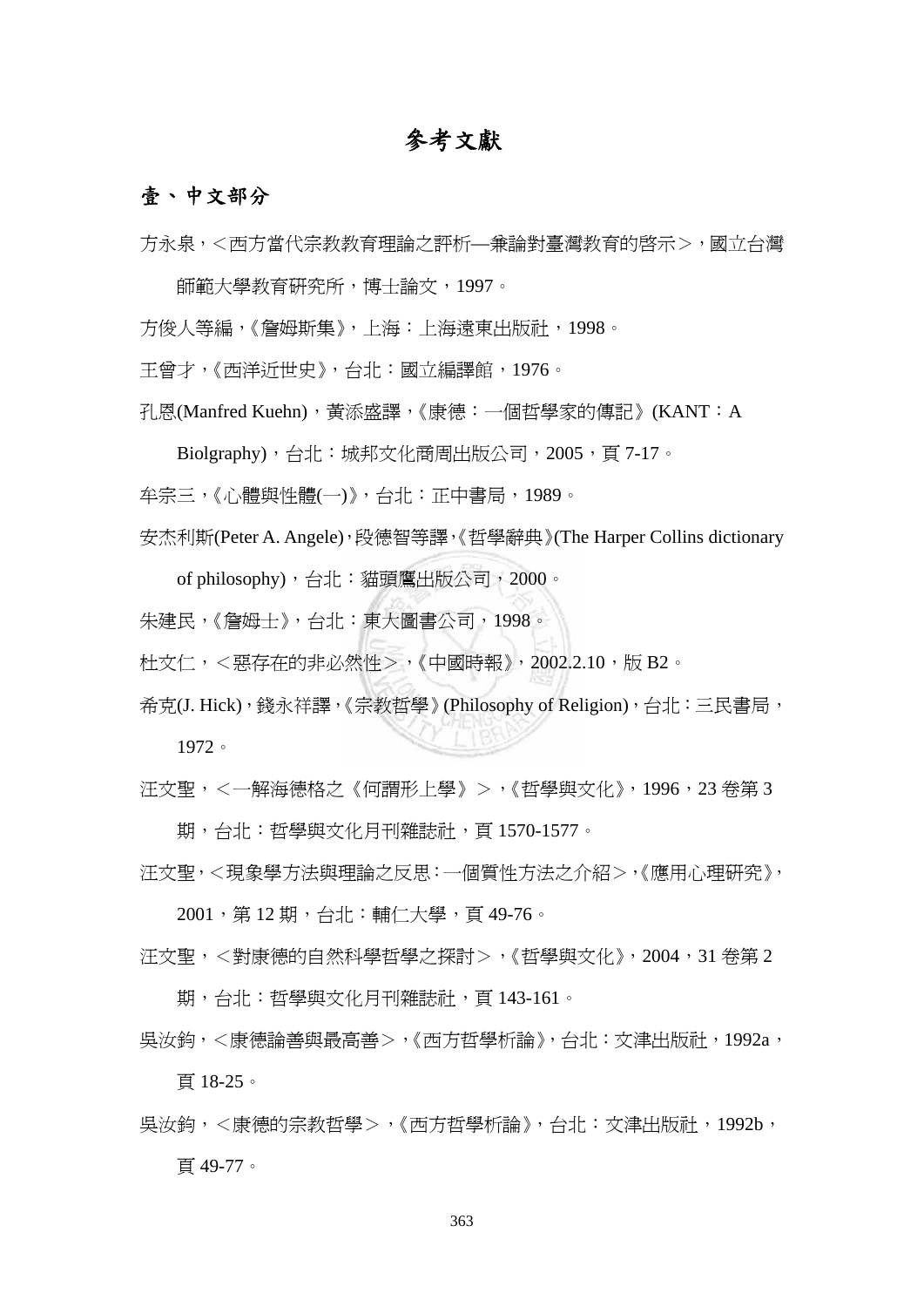吳汝鈞,<康德對上帝崇拜>,《西方哲學析論》,台北:文津出版社,1992c,

頁 78-86。

吳汝鈞,<海德格與禪>,《西方哲學析論》,台北:文津出版社,1992d,頁 240-269。 李正秋,<威廉·詹姆斯徹底經驗論研究>,國立中央大學哲學研究所,碩士論

文,1991。

李秋零,<單純理性限度內的宗教(中譯本導言)>,《單純理性限度內的宗教》,

香港:漢語基督教文化研究所,1997,頁 xiii-liii。

李建儒,<海德格的存有與上帝問題>,臺灣大學哲學研究所,碩士論文,1993。 李道生,《世界神哲學家思想》,台北:榮耀出版社,1992。

李澤厚,《批判哲學的批判—康德評述》,臺北:三民書局,1996。

阿姆斯壯(Karen Armstrong),蔡昌雄譯,《神的歷史》(A History of God),台北:

立緒文化事業公司,2002。

尚建新,《美國世俗化的宗教與威廉‧詹姆斯的徹底經驗論》,上海:人民出版社,

2001。

柯志明,<惡的詰難—康德根本惡說的反思>,《哲學與文化》,2000,27 卷第

12 期,台北:哲學與文化月刊雜誌社,頁 1114-1128。

武金正,<從哲學觀點論宗教、神學和宗教學相關問題>,《哲學論集》,2002,

35 期,台北:輔仁大學出版社,125-174。

洛維什(K. Löwith),朱雁冰譯,<現象學本體論與新教神學>,《生存神學與末

世論》,上海:三聯書店,1995,頁 53-82。

洪翠娥,<康德美學理論>,私立輔仁大學哲學研究所,碩士論文,1995。

侯鴻勛,《康德》,香港:中華書局有限公司,2000。

高宣揚,《實用主義和語用論》,台北:遠流出版事業公司,1994。

勞登(Larry Laudan),陳衛平譯,《科學的進步與問題》,台北:桂冠圖書公司, 1997。

張燦輝,《海德格與胡塞爾現象學》,臺北:東大圖書公司,1996。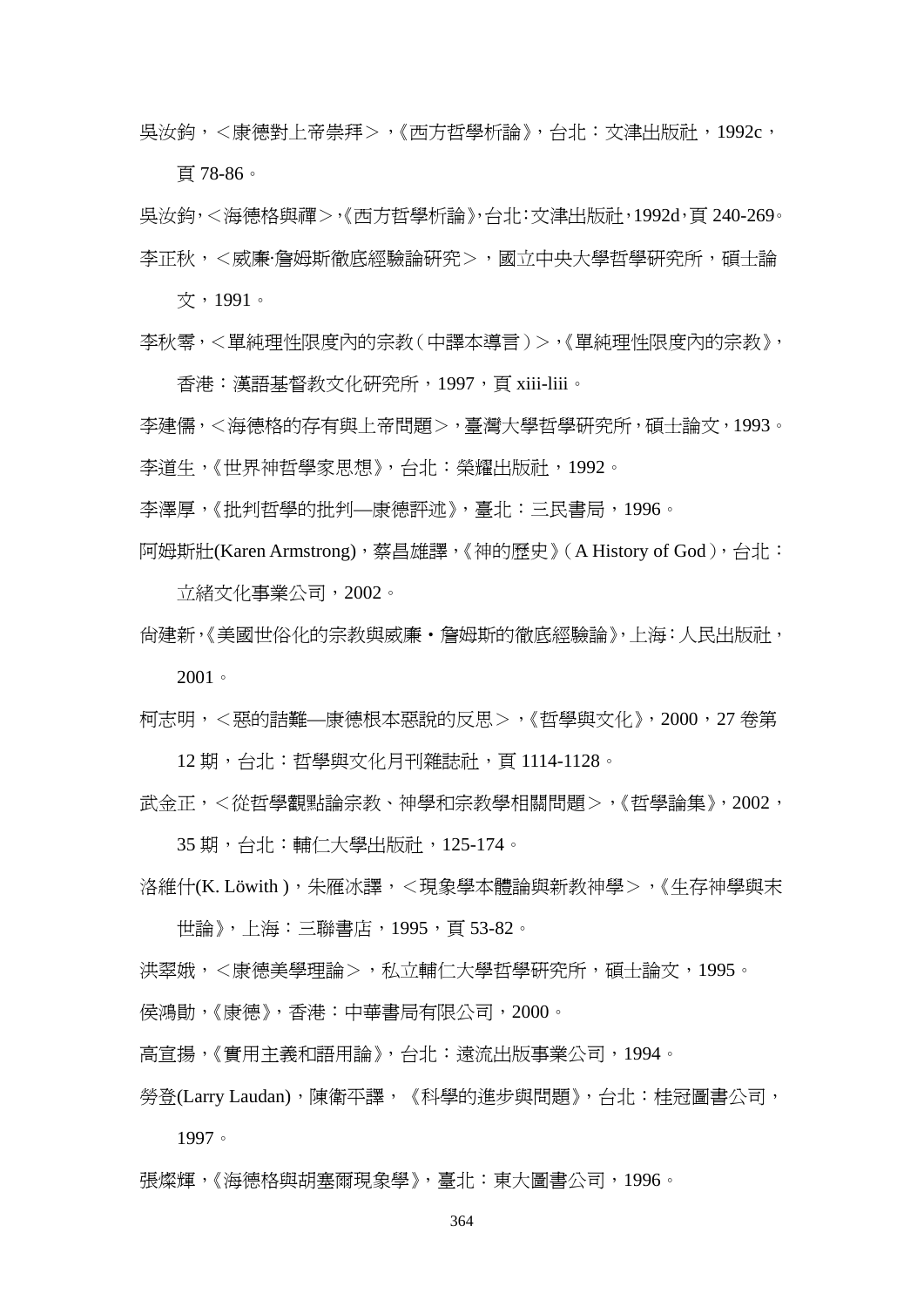黃慶明,《康德倫理學中之活的部份與死的部份》,台灣大學哲學研究所,碩士 論文,1973。

曾宗盛,<古代以色列宗教與迦南宗教傳統的結合—雅威融合諸神的特質及其神

觀的轉化>,《臺灣神學論刊》,2003,第 25 期,臺北:臺灣神學院,頁 48-113。 楊祖陶,《德國古典哲學邏輯進程》,台北:漢威出版社,1998。

梁福鎮,<宗教教育學的內涵探究>,《教育科學期刊》,2002,第 1 卷第 2 期,

台中:中興大學教育學程中心,頁 77-97。

陳幼慧,<「無」在黑格爾辯證法之詮釋>,《哲學與文化》,2001,28 卷第 6

期,台北:哲學與文化月刊雜誌社,頁 514-530。

陳利文,<(奧特)不可言說的言說>,《西方宗教學名著提要(下)》,台北:昭 明出版社, 2003, 頁 498-512。

陳春蓮,<詹姆斯的自我理論及其影響>,臺灣師範大學教育研究所,碩士論文, 1993。

陳應軍,《哲學的改浩—從實用主義到新實用主義》,北京:中國社會科學出版社, 1998。

康德(Immanuel Kant),《通靈者之夢》,李明輝譯,台北:聯經出版事業公司,1989。 康德(Immanuel Kant),李秋零譯,《單純理性限度內的宗教》(Religion innerhalb der

Blossen Vernunft),香港:漢語基督教文化研究所,1997。

康德(Immanuel Kant),李秋零譯,<論神義論中一切哲學嘗試的失敗>,《康德

與啟蒙—紀念康德逝世二百周年》,北京:華夏出版社,2004,頁 2-15。 郭青青,<詹姆斯(W.James)宗教理論及其對當代宗教教育的貢獻>,《涌識教

育:理論與落實—兼論詹姆斯(W. James)宗教理論》,台北:五南圖書公司,

2001,頁 99-124。

郭博文,<詹姆斯的道德與宗教哲學>,《經驗與理性—美國哲學析論》,台北: 聯經出版公司,1990,頁 55-86。

郭騰淵,<從思想發展脈絡探討康德與杜威知識論的異同>,《教育哲學札記(乙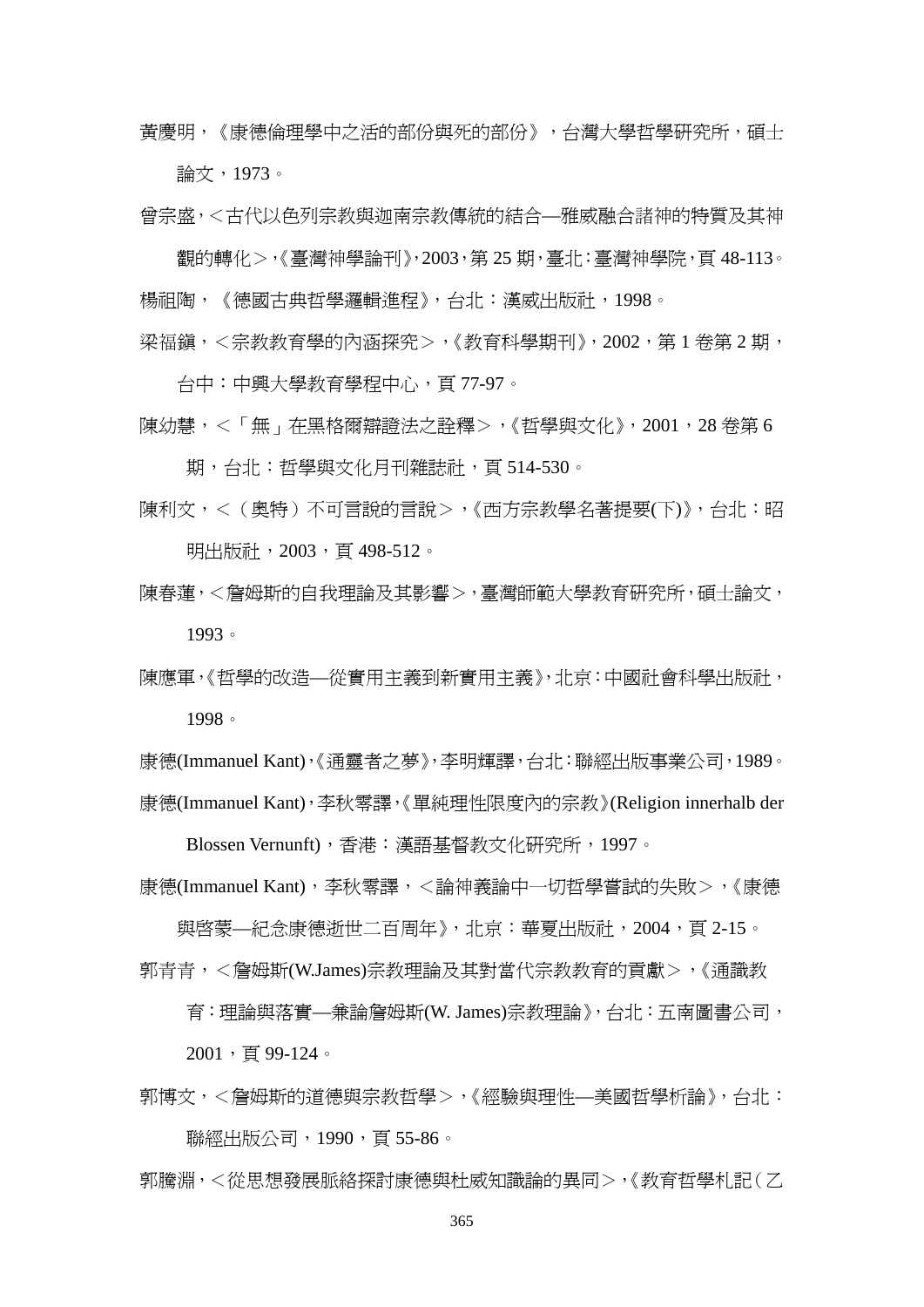集)》,台北: 師大書苑, 2001a, 百3-41。

郭騰淵,<康德與杜威道德哲學之比較研究>,《教育哲學札記(乙集)》,台北:

師大書苑,2001b,頁 44-92。

郭騰淵,<康德「美學」與杜威「藝術即經驗」之比較研究>,《教育哲學札記

(乙集)》,台北:師大書苑,2001c,頁 95-166。

郭騰淵,《教育哲學札記(丁集)--研究計畫舉隅》,台北:師大書苑,2004。 莊信德,<巴特話語神學在講道神學中的評析>,《臺灣神學論刊》,2003,第

25 期,臺北:臺灣神學院,頁 165-203。

黃瑞成,<(威廉‧詹姆斯)宗教經驗之種種>,《西方宗教學名著提要(上)》,

台北:昭明出版社,2003,頁 72-99。

單中惠等,《西方教育學名著提要(上)(下)》,台北:昭明出版社,2002。

傅啟學,《世界史綱(下)》,台北:國立編譯館,1995。

斯塔伯克(E.D. Starbuck),楊宜音譯,《宗教心理學》(The Psychology of Religion),

臺北:桂冠圖書公司,1997。

雲格爾(E. Jüngel ),林克譯<與上帝相宜的緘默—海德格爾的鄰近思的神學>

《生存神學與末世論》,上海:三聯書店,1995,頁 109-113。

馮朝霖,<主體性困境對教育的挑戰>,《當代教育哲學(二)》,台北:中研院歐 美所,1996。

馮朝霖,《教育哲學專論—主體、情性與創化》,台北:元照出版公司,2000。 馮朝霖,<未確定性與自我完成—從陳大齊論儒家教育人類學>,《中國近代文

化的解構與重建•陳百年》,臺北:國立政治大學文學院,2001,頁 199-216。 曾慶豹,《上帝、關係與言說—邁向後自由的批判神學》,台北:五南圖書公司,  $2000$ 

奧特(Heinrich Ott),朱雁冰等譯,《上帝》, 潦寧: 潦寧教育出版社, 1997。

奧特(Heinrich Ott),林克等譯,《不可言說的言說—我們時代的上帝問題》(Das

Reden vom Unsagbaren – Die Frage nach Gott in unserer Zeit), 香港:三聯書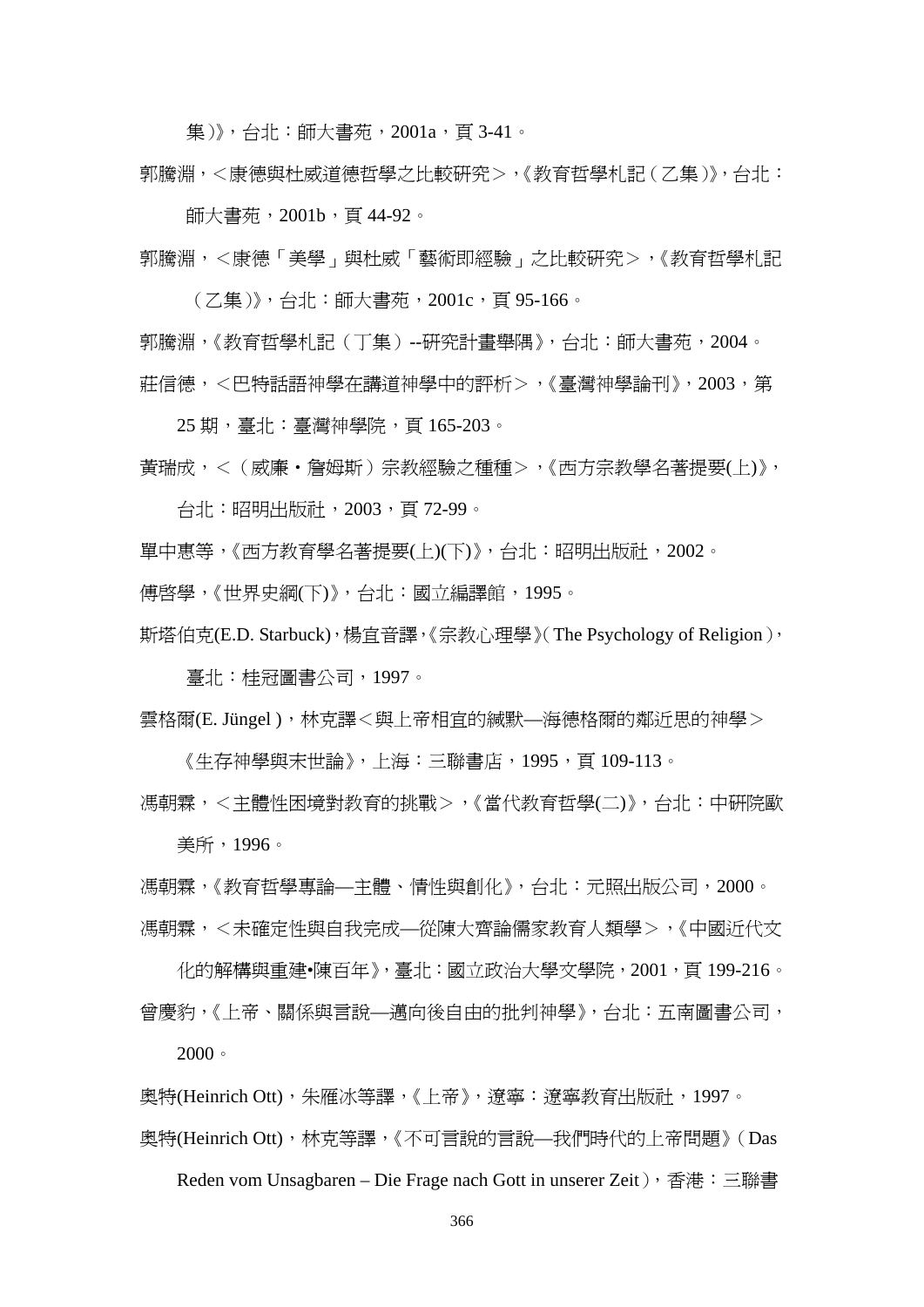店,1998a。

奧特(Heinrich Ott),孫周興譯,<從神學與哲學相遇的背景看海德格爾思想的基 本特徵>,《海德格爾與神學》,香港:漢語基督教研究所,1998b,頁 157-193。

- 奧特(Heinrich Ott), 陽仁生等譯, <什麼是系統神學>, 《海德格爾與神學》, 香 港:漢語基督教研究所,1998c,頁 195-230。
- 奧爾森(Roger E. Olson), 吳瑞誠等譯, 《神學的故事》 (The story of Christian theology: twenty centuries of tradition & refom), 臺北: 校園書房出版社, 2002。
- 裘學賢,<詹姆斯的自我理論>,《現代心理學說》,台北:師大書苑,1992,頁 73-93。
- 詹姆斯(William James),陳羽綸等譯,《實用主義——些舊方法的新名稱》

(Pragmatism a New Name for Some Old Ways of Thinking), 北京: 商務印刷 館,1989。

- 詹姆斯(William James), 吳棠譯,《多元的宇宙》(A Pluralistic Universe), 北京: 商務印刷館,1999。
- 詹姆斯(William James),蔡怡佳等譯,《宗教經驗的種種》(The Varieties of Religious Experience),臺北:立緒文化,2001。

鄺芝人,《康德倫理學原理》,台北:文津出版社,1995。

黎重榮,<康德宗教哲學原理的探討>,輔仁大學哲學研究所,博士論文,1965。

駱俊安,<論海德格的真理概念—從傳統真理概念到存有真理>,清華大學哲學

研究所,碩士論文,2002。

賴賢宗,<實踐與希望:康德的「道德信仰」及其爭議—康德、費希特和青年黑 格爾論倫理神學及其方法論的反省>,臺灣大學哲學研究所,博士論文,

1996。

蕭宏恩,<康德與超驗方法(上)>,《哲學與文化》,1998,25 卷第 7 期,台北: 哲學與文化月刊雜誌社,頁 636-651。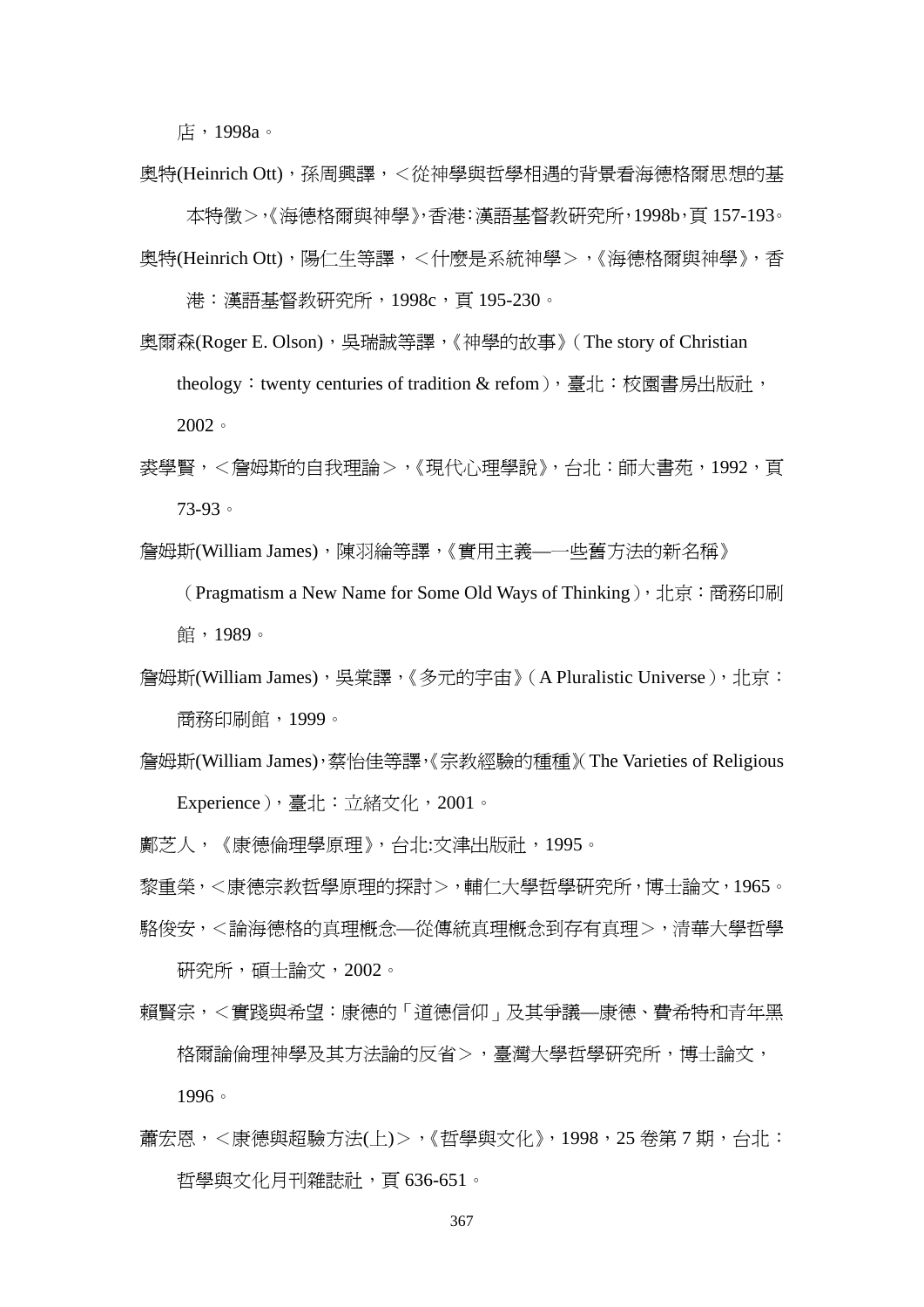蕭宏恩,<康德與超驗方法(下)>,《哲學與文化》,1998,25 卷第 8 期,台北: 哲學與文化月刊雜誌社,頁 720-736。

蕭圖(Russell Shorto),易之新譯,《聖徒與瘋子—打破心理治療與靈性的藩籬》

(Saints & Madmen:Psychiatry opens its doors to religion),臺北:張老師文 化事業公司,2001。

- 蘇永明,<「常規道德」與「非常道德」之教學>,《初等教育學報》,1999,第 6 期,新竹:國立新竹師範學院初等教育系,頁 173-188。
- 羅素(B. Russell),《西方哲學史:及其與從古代到現代的政治、社會情況的聯繫》 (History of western philosophy, and its connection with political and social circumstances from the earliest times to the present day), 何兆武等譯, 北京: 商務印書館,1987。
- 羅賓遜(J. M. Robinson),陳仁生譯,<後期海德格爾與奧特神學>,《生存神學 與末世論》,上海:三聯書店,1995,頁 117-148。

## 貳、西文部分

- Augustine J Curley, A. J. (2002). Varieties of Religion Today: William James Revisited. *Library Journal*, *27*(2),108.
- Bridgers, L. & Snarey, J. R. (2003). From father to son: Generative care and gradual conversion in William James's writing of 'The Varieties'. *Journal of Moral Education,32*(4),329.
- Cabrera Villoro, M. I. (1990). *The dark side of God: An essay on the philosophy of religion.* Unpublished doctoral dissertation, University Autonoma De Barcelona(Spain).
- Coon, D. J.(1994). Submitting to Freedom: The Religious Vision of William James .*The Journal of American History***,**81(2),715-716.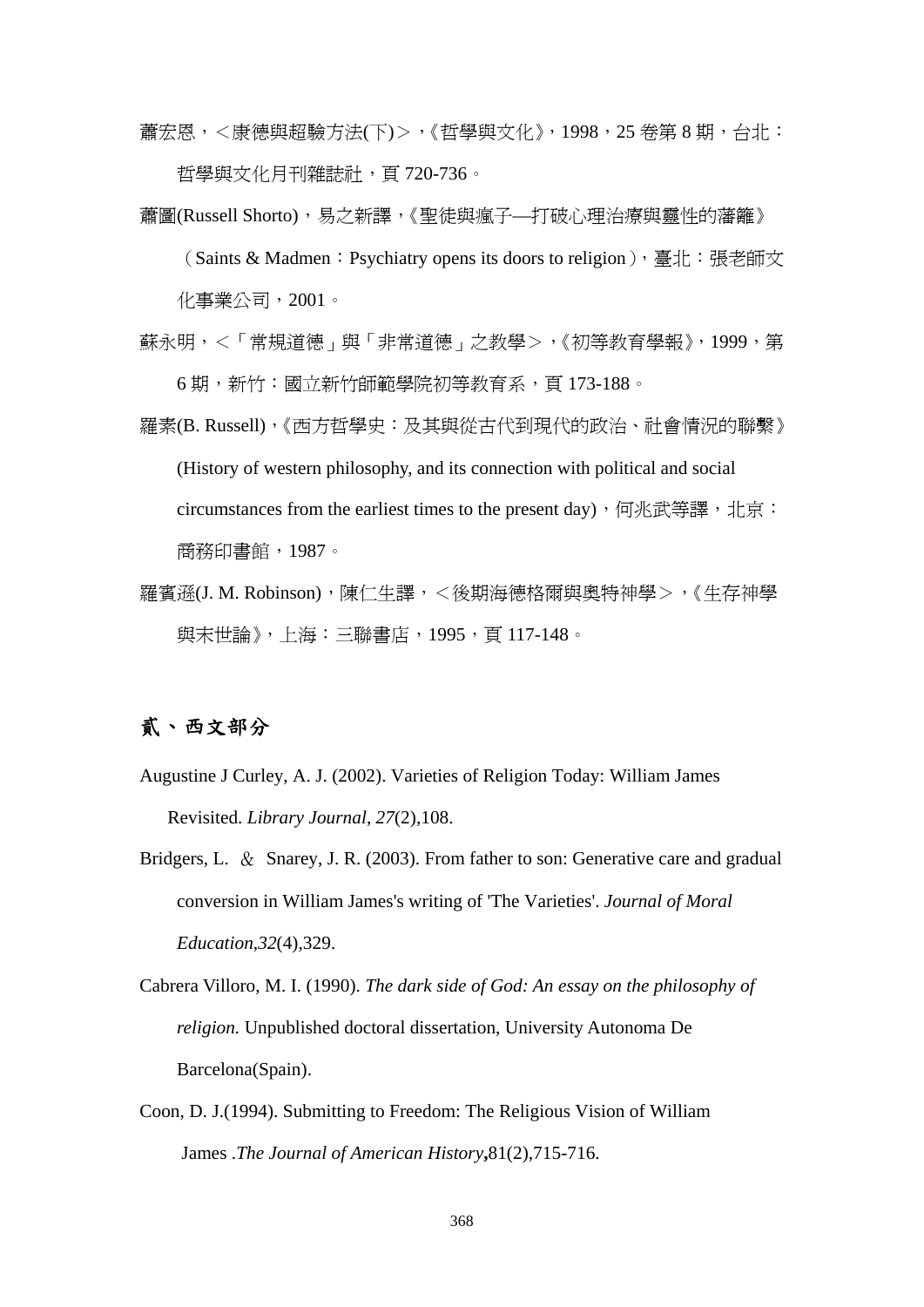Cooper, W. (2003). William James's moral theory. *Journal of Moral Education ,32*(4),411-422.

- Croce, P. J.(1987). *The Education of William James: Religion , Science, and The Possibilities for Belief Without Certainty in The Early Intellectual Development of William James (Charles Perice, Louis Agassiz , Chauncey Wright, Charles Darwin, Henry James, Sr.*)*.*Unpublished doctoral dissertation , Brown University. ( PQDD Document Reproduction Service No. AAT 8715478)
- Danner, H. (1994). *Methoden geisteswissenschaftlicher Pädagogik*. München: Ernst Reinhardt Verlag.
- DeLue, S. M. (1997). The Embodiment of Reason: Kant on Spirit, Generation, and Community. *The American Political Science Review,91*(2),445-446*.*

Emery, G. A. (1991). *Postmodern philosophical theology: The Barthian and Heideggerian origins of the hermeneutic dimension in the contemporary American religious thought of Taylor and Caputo.* Unpublished doctoral dissertation, Temple University. ( PQDD Document Reproduction Service No. AAT 9207852)

- Ferrari, M. & Okamoto, C. M. (2003). Moral development as the personal education of feeling and reason: From James to Piaget .*Journal of Moral Education,* 32(4),341-355.
- Gadea I Gambus, E. (1990). *Religion as an intention of illusion.* Unpublished doctoral dissertation, University of Autonoma De Barcelona(Spain) .

Glover, R. A. (1984). *Josiah Royce and William James: Philosophers of the Community and the Individual.* Unpublished doctoral dissertation, University of Minnesota. (PQDD Document Reproduction Service No. AAT 8413780)

Graham, G. P. (1988). *William James and the affirmation of God.* Unpublished doctoral dissertation, New York University. (PQDD Document Reproduction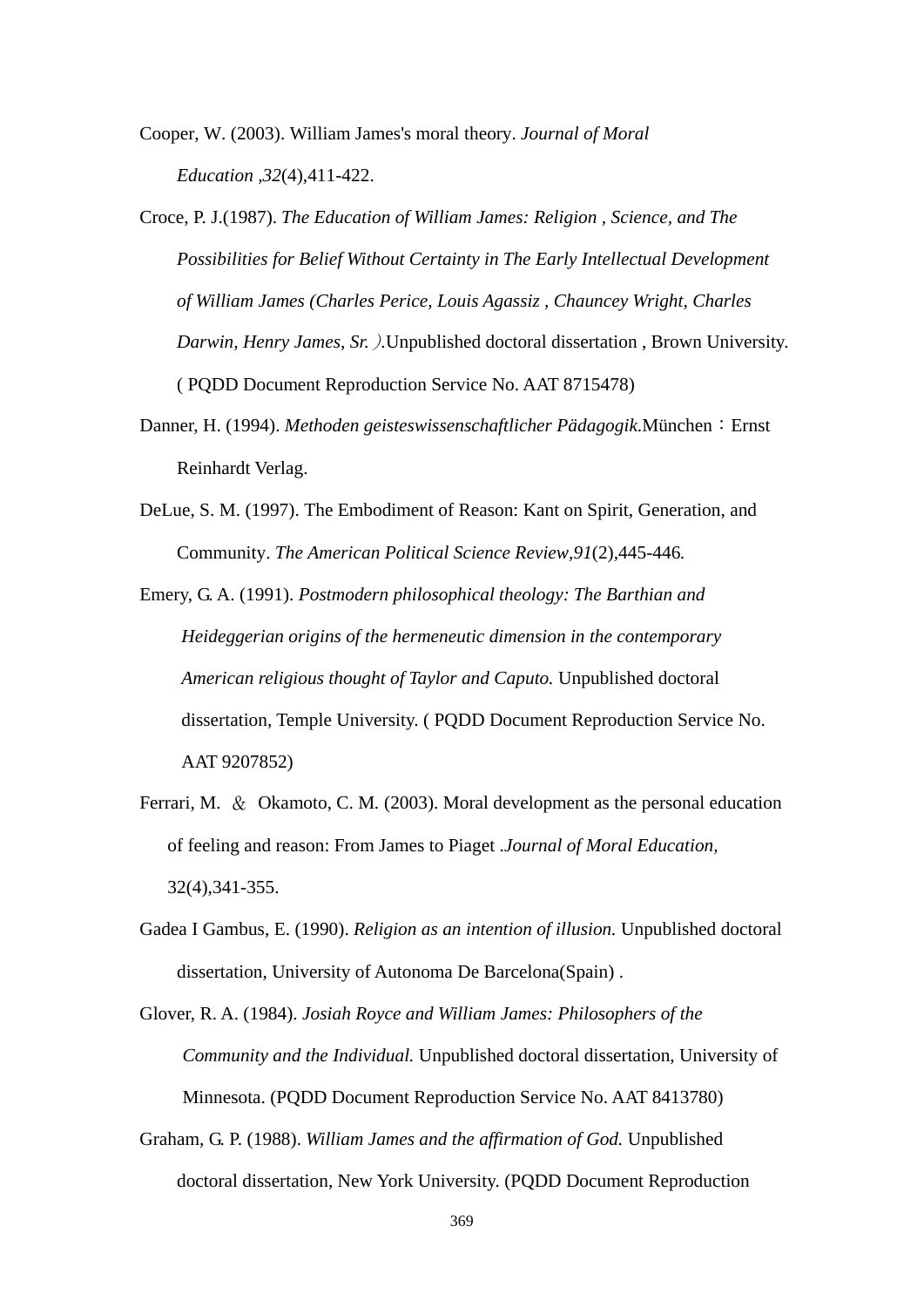Service No. AAT 8910632)

- Hadley, M. A. (1995). *Religious thinking in an age of disillusionment: William James and Ernst Troeltsch on the possibilities of a science of religion.* Unpublished doctoral dissertation, Brown University. (PQDD Document Reproduction Service No. AAT 9540766)
- Higgins-D'Alessandro, A. & Cecero, J. J.(2003).The social nature of saintliness and moral action: A view of William James's Varieties in relation to St Ignatius and Lawrence Kohlberg. *Journal of Moral Education 32*(4), 357-371.
- James, W. (1902). *The Varieties of Religious Experience-- A Study in Human Nature.*  Cambridge : Harvard University Press.
- Kant, I.(1960). *Religion within the Limited of Reason Alone*. New York: Harper & Row.
- Keljo, K. & Christenson, T. (2003). On the Relation of Morality and Religion : Two Lessons from James's Varieties of Religious Experience. *Journal of Moral Education***,** *32*(4), 385-396.
- Kuo, C. C. (1982). *William James as an Exemplar for the Study of Religion: 'The Varieties of Religious Experience'.* Unpublished doctoral dissertation, Columbia University Teachers College. (PQDD Document Reproduction Service No. AAT 8223145)
- Mills, J. C. (1985). *Emerging Finite Aspects in the Concept of God.* Unpublished doctoral dissertation, The Florida State University. (PQDD Document Reproduction Service No. AAT 8524615)
- Nnoromele, P. C. (1989). *Rationality, justification and truth of religious beliefs: The philosophy of William James.* Unpublished doctoral dissertation, The University of UTAH. (PQDD Document Reproduction Service No. AAT 9003869) Pawelski, J. O. (1997). *Perception, cognition, and volition: The radical and*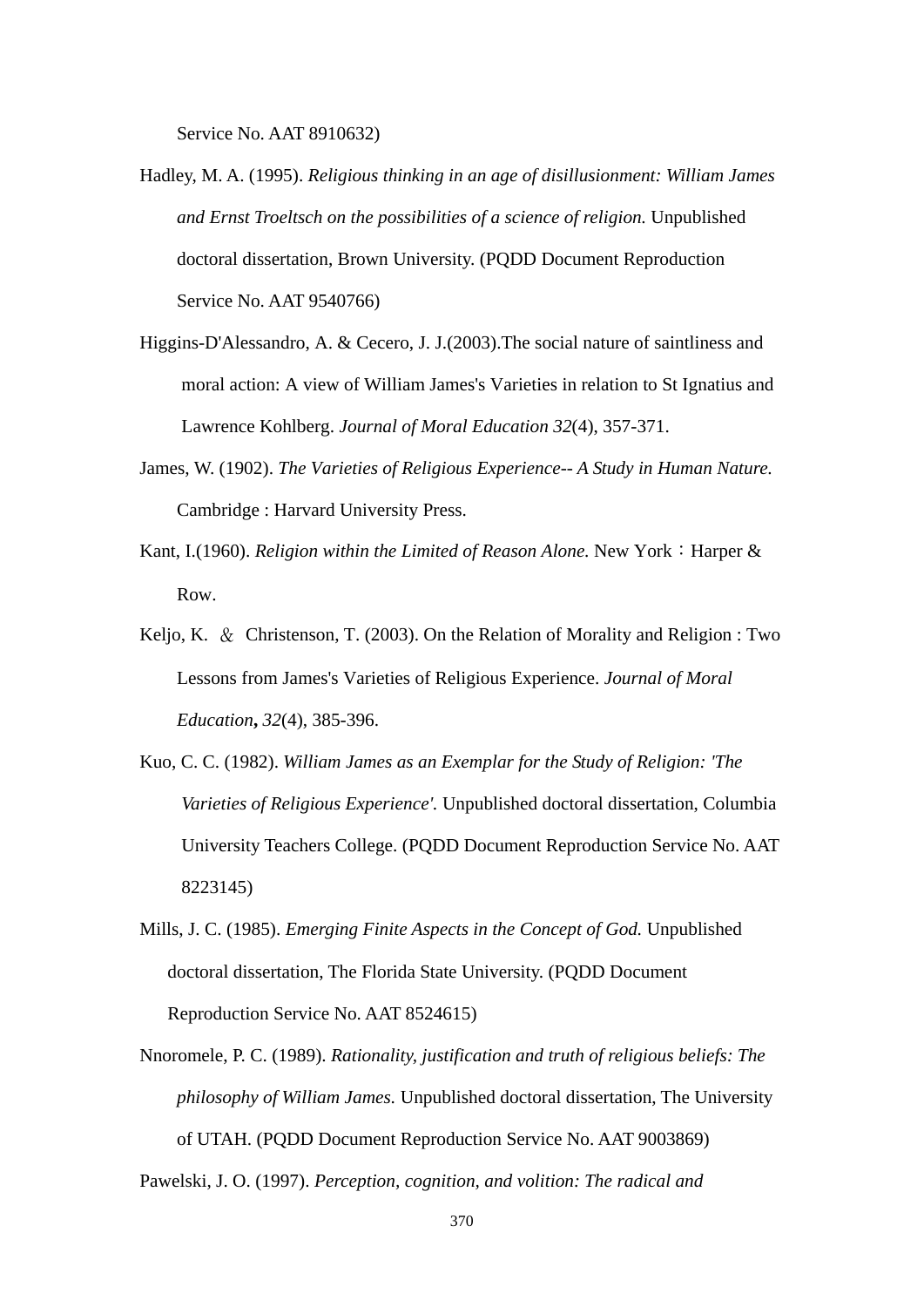*integrated individualism of William James.* Unpublished doctoral dissertation, The Pennsylvania State University. (PQDD Document Reproduction Service No. AAT 9802734)

- Ramsey, B. H. (1985). *An Apparition of Difference: the Religious Vision of William James.* Unpublished doctoral dissertation, Union Theological Seminary. (PQDD Document Reproduction Service No. AAT 8518795)
- Roach, W. D. (1988). *The rationality of non-cognitively justified religious belief.*  Unpublished doctoral dissertation, University of Arkansas.(PQDD Document Reproduction Service No. AAT 8818306)
- Rochard, Michelle Ann. (1998). *Kant's philosophy of religion: The relationship between ecclesiastical faith and reasoned religion (Immanuel Kant)*.Unpublished master dissertation, Concordia University(Canada).(PQDD Document Reproduction Service No. AAT MQ39436)
- Ro, Y. C. (1982). *A Search for a Dialogue Between the Confucian 'Sincerity' and the Christian 'Reality': a Study of the Neo-Confucian Thought of Lee Yulgok and the Theology of Heinrich Ott (China, Europe).* Unpublished doctoral dissertation, University of California, Santa Barbara. (PQDD Document Reproduction Service No. AAT8310214)
- Schneier, D. M. (1988). *A Nietzschean critique of Kant's highest good.* Unpublished doctoral dissertation, University of Massachusetts Amherst.(PQDD Document Reproduction Service No. AAT 8906331)
- Scott, B. J. P. (1979). *Faith and Chaos: the Quest for Meaning in the Writings of Jonathan Edwards and William James.* Unpublished doctoral dissertation, Syracuse University. (PQDD Document Reproduction Service No. AAT 8013412)
- Synnestvedt, D.A. (1997). *Kantian religion: Relating humans, God, and nature.*  Unpublished doctoral dissertation, Temple University. (PQDD Document